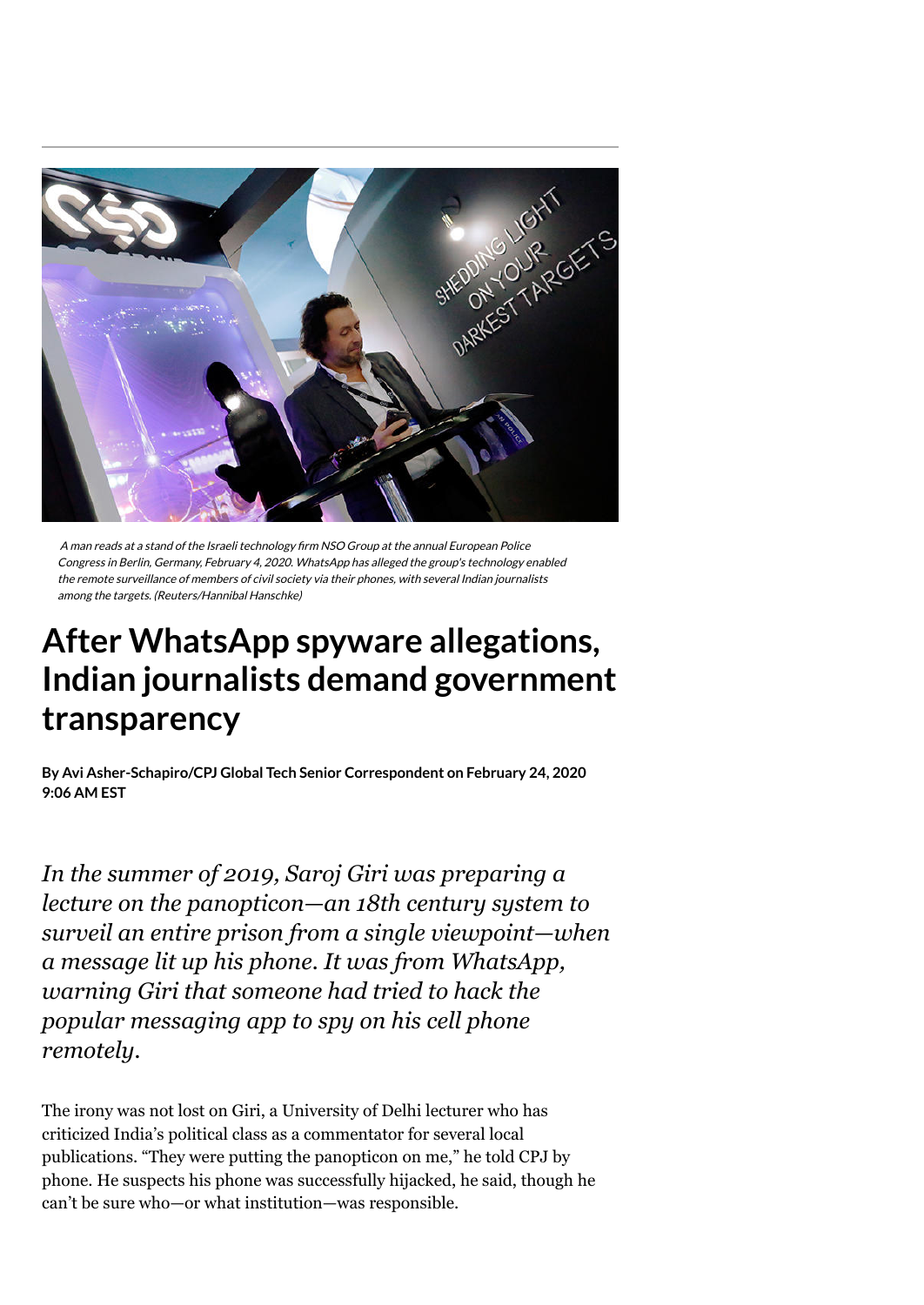News website *[Scroll.in](https://scroll.in/latest/942218/nagpur-lawyer-notified-by-whatsapp-of-surveillance-says-bhima-koregaon-accused-were-also-targetted)* listed nearly two dozen people in India who reported getting similar notifications. In October 2019, WhatsApp, which is owned by Facebook, [sued](https://www.courtlistener.com/docket/16395340/facebook-inc-v-nso-group-technologies-limited/) the Israeli technology firm NSO Group in a United States federal court and accused the company of exploiting a vulnerability in WhatsApp to enable its clients to spy on at least [100](https://www.reuters.com/article/us-facebook-cyber-whatsapp-nsogroup/whatsapp-sues-israels-nso-for-allegedly-helping-spies-hack-phones-around-the-world-idUSKBN1X82BE) members of civil society around the world. The NSO Group [disputed](https://www.prnewswire.com/il/news-releases/nso-group-statement-on-facebook-lawsuit-832166037.html) the allegations "in the strongest possible terms" in a statement at the time, on the grounds that it only sells technology to governments to combat terrorism and serious crime.

Giri is one of five Indian journalists and commentators CPJ spoke with from the list of self- reported targets. All told CPJ of pressure they have faced because of something they have published; some said the WhatsApp notification came in conjunction with intimidation or other reprisals from the government for their work. All five denied any involvement in terrorism or serious crimes. They told CPJ that the sophistication of the technology reportedly involved in the attack, and the lack of recourse available to them under Indian law, has left them shaken.

"We were not prepared for this kind of an attack," Giri told CPJ. "You know what we were prepared for? The kind of attacks where the police come knocking at your door."

While it's not clear which national or state agencies, if any, could have deployed the spyware, experts interviewed by CPJ said the government's efforts to investigate WhatsApp's accusations have been half-hearted at best, while the NSO Group has taken no public steps to remedy the alleged abuse. The incident highlights the lack of transparency around the Indian government's surveillance powers, a concern that has escalated under Prime Minister Narendra Modi and the ruling Bharatiya Janata Party (BJP); during a recent trip across India, CPJ [found](https://cpj.org/blog/2018/04/weight-of-legal-cases-and-threats-leave-indias-jou.php) the press "much more controlled under Modi's administration than previous ones."

CPJ reached out to India's IT Ministry and the Home Ministry—which oversees law enforcement and intelligence matters—for comment on the WhatsApp suit and the alleged surveillance of journalists, but did not receive a reply.

The NSO Group—which was [acquired](https://www.novalpina.pe/nso-group-acquired/) last year by the British private equity firm Novalpina Capital—did not respond to CPJ's requests for interview or to questions about its clients in India sent by email in early 2020.

"The perception is that the government is monitoring what you are saying publicly—and what you say privately. That's going to make journalists be more careful," Raman Chima, the Delhi-based senior international counsel for the digital rights group Access Now told CPJ. A digital security helpline run by the group has seen a recent uptick in requests from journalists in India concerned about surveillance, he said

"When the people we work with find out about this, they may not want to keep in touch with us," Shubhranshu Choudhary told CPJ. Choudhary, who is based in Chhattisgarh state, runs CGNet Swara, a voice-based online portal that allows people to report local news via cell phone. He was notified by WhatsApp that he was targeted in late 2019; like the other people CPJ spoke with, he doesn't know why, or whether the attack was successful. But he said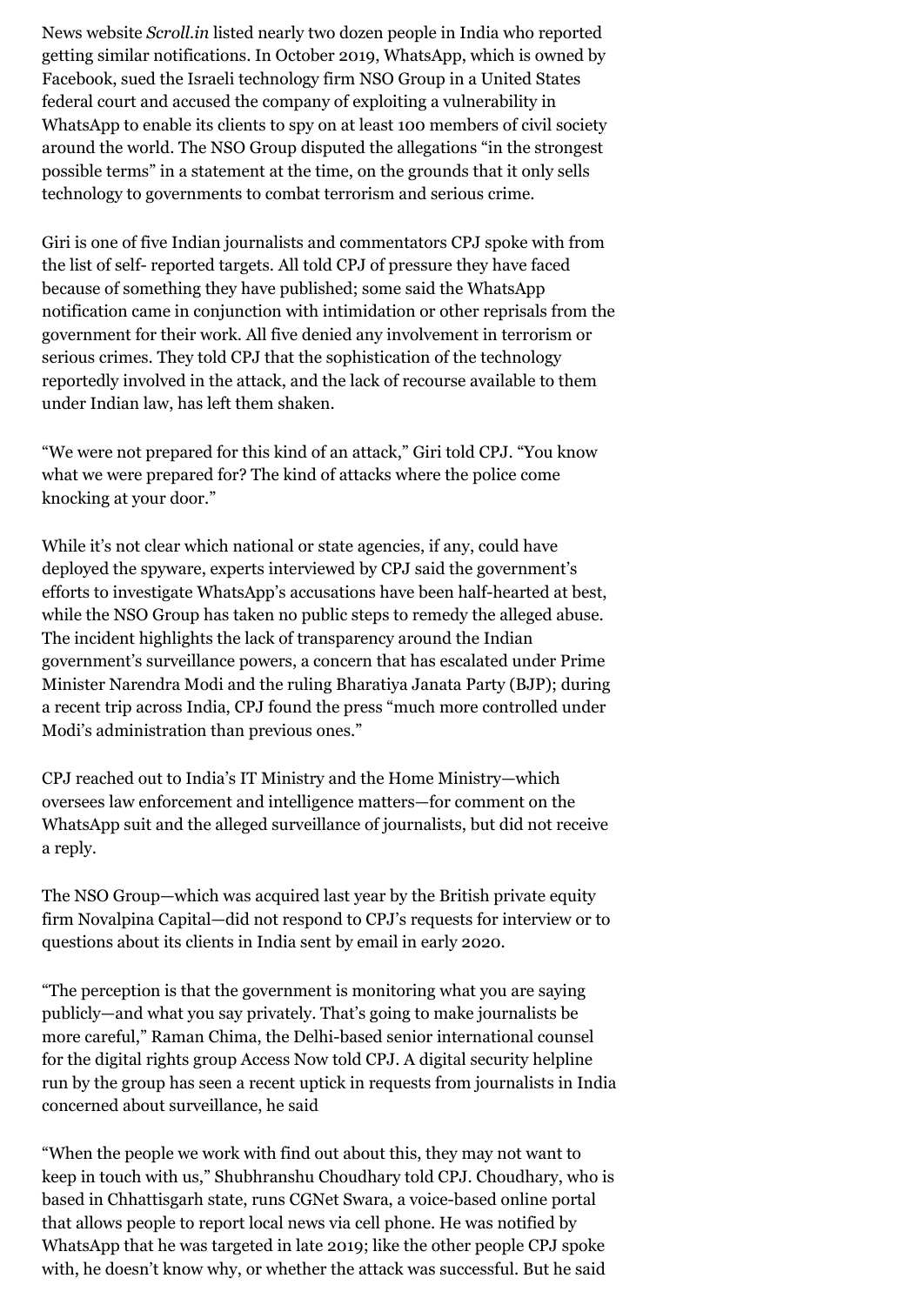his work promoting citizen journalism among tribal people, who are locked in a land dispute with authorities*,* may have upset the powers that be. "All our meetings happen on WhatsApp," he said.

Not all of the victims who received a notification understood why they would merit such an apparently expensive and advanced operation. "I don't know why I was targeted," Sidhant Sibal, the Delhi-based diplomatic correspondent for the private Indian TV news station WION, told CPJ in 2019. "I'm not that big of a guy. I'm actually a no-one."

For leading Indian digital rights lawyer Mishi Choudhary, though, the targeting of any reporter affects the entire journalism community. "People start wondering, is there a problem with my phone?" she told CPJ.

Some of the targets interviewed by CPJ reported being followed and menaced by security forces in real life, making the WhatsApp attack just part of their extensive surveillance experience. Seema Azad edits the bi-monthly politics magazine *Dartak* in Uttar Pradesh*,* which has criticized several BJP policies as anti-Muslim, she told CPJ. She suspects she has been under surveillance for years, she said, ever since she was jailed for sedition, as CPJ [noted](https://cpj.org/blog/2012/09/with-new-focus-on-sedition-law-india-poised-at-jun.php) in 2012. Her sources have become wary since news of the WhatsApp suit broke, she said, and officials who contribute to *Dartak* pseudonymously are now unwilling to send her anything by phone.

Another target, Anand Teltumbde, has published [widely](https://muckrack.com/anand-teltumbde/articles) on rights for Dalits, a group that's long been oppressed within India's caste system, and faced [harassment and legal action that H](https://www.theweek.in/news/india/2018/08/31/human-rights-watch-amnesty-political-arrests.html)[uman Rights Watc](https://www.hrw.org/news/2019/02/14/there-no-democracy-without-dissent)[h and Amnesty](https://www.theweek.in/news/india/2018/08/31/human-rights-watch-amnesty-political-arrests.html) International India have condemned.

"I have been writing for many years now—and I have been critical, harshly critical of successive Indian governments," Teltumbde told CPJ. "This government has gone berserk."

## **Former home secretary: NSO products 'available and used' by Indian authorities**

Gopal Krishna Pillai, who served as home secretary under a Congress Party government between 2009 and 2011 before leaving politics, told CPJ that NSO products are "available and used" by authorities in India, but did not respond to a request to identify the agencies involved. Pillai has told Indian [media](https://www.bloombergquint.com/quint/whatsapp-pegasus-nso-spyware-former-home-secretary-gk-pillai) he was aware of several thousand Indians targeted for surveillance under his tenure. Pillai told CPJ that he believes the current regime is spying more aggressively.

"What journalists write comes under stricter scrutiny," he said. And journalists with an "anti-government slant" have "invited adverse action" from the government, he said, without elaborating.

As of February 2020, Modi's government had yet to respond to a [letter](https://www.reuters.com/article/us-facebook-cyber-whatsapp-india/indian-whatsapp-users-ask-government-to-explain-ties-with-israeli-firm-in-privacy-breach-case-idUSKBN1XI1H7) from 19 of the people affected by the breach asking about its dealings with NSO Group, Shubhranshu Choudhary, who was a signatory, told CPJ. An official [statement](https://www.business-standard.com/article/news-ani/attempts-to-malign-govt-over-reported-whatsapp-breach-misleading-mha-119103101451_1.html) in October 2019 called reports of the hack "misleading," and part of an attempt to "malign the government." In parliament, IT Minister Ravi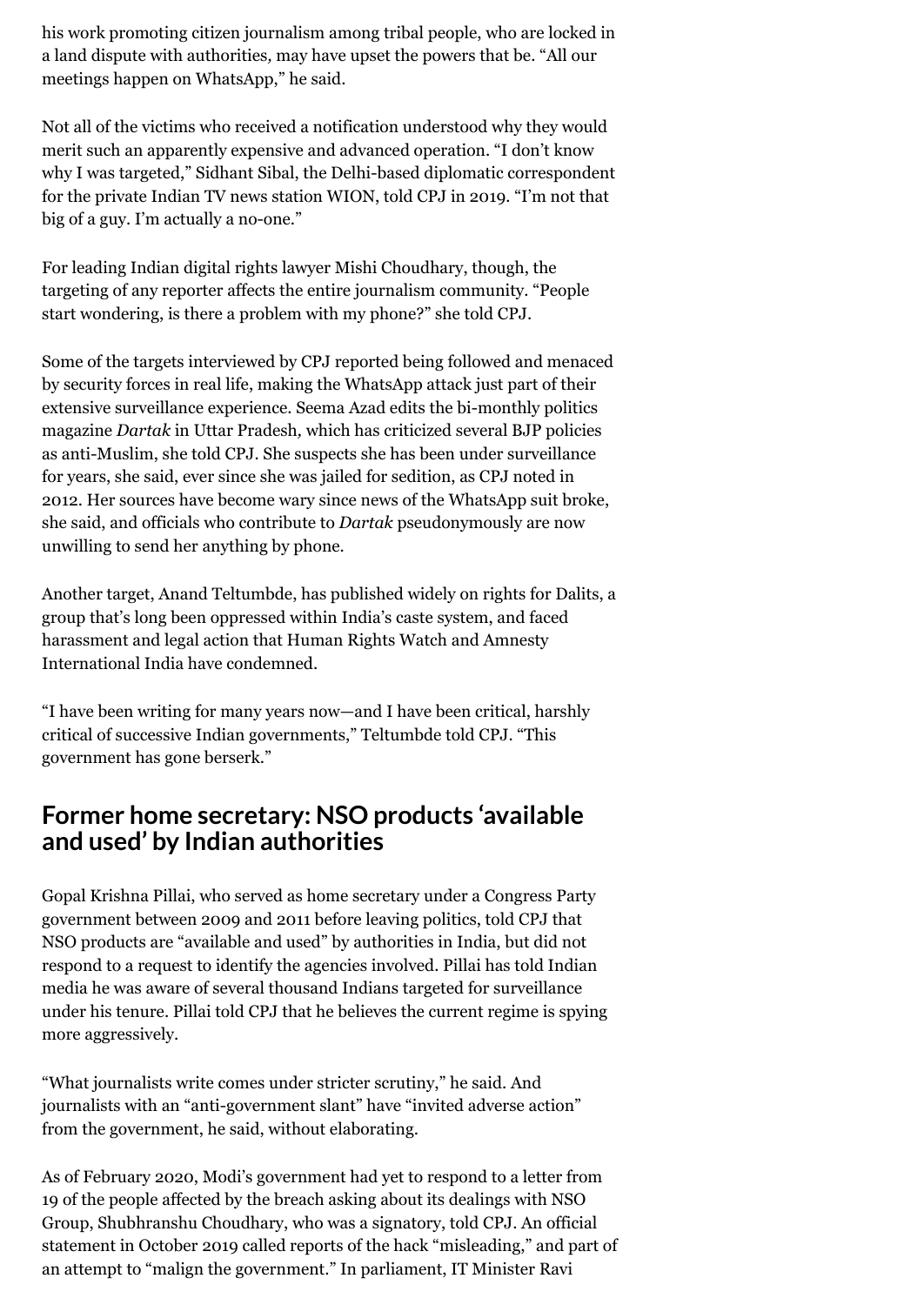Shankar Prasad did not confirm or deny whether his government had conducted business with the NSO Group. "To the best of my knowledge, no unauthorized interception has been done," local [news reports](https://www.newsdogapp.com/en/article/5ddfc34d83b48e1d4a5b65c2/?d=false) cited him as saying.

Mishi Choudhary told CPJ that the BJP government inherited a legal framework which grants authorities surveillance powers with little to no oversight. The Software Freedom Law Center, an organization she founded, obtained data in 2014 [showing](https://sflc.in/indias-surveillance-state-our-report-on-communications-surveillance-in-india) that India's central government was issuing more than 100,000 phone interceptions orders per year, data the government no longer releases, she said.

"Phone tapping is considered extremely common," Rohan Venkataramakrishnan, the associate editor of *Scroll.in,* told CPJ. "Anyone reporting on senior government officials or politicians takes it as a given."

Encrypted services like WhatsApp felt more private, according to Venkataramakrishnan. "The news of the WhatsApp hack was quite jarring," he said. The attack used a "zero-click vulnerability," *The New Yorker* [reported](https://www.newyorker.com/news/news-desk/whatsapp-sues-an-israeli-tech-firm-whose-spyware-targeted-human-rights-activists-and-journalists), meaning an attacker could infect a device by placing a WhatsApp voice call, whether or not the target answered.

NSO products were [designed](https://www.nytimes.com/2019/03/21/us/politics/government-hackers-nso-darkmatter.html) to help government intelligence and law enforcement agencies trace criminals who are "'going dark' through the use of encrypted communications," in the words of a 2019 [press release](https://www.prnewswire.com/il/news-releases/novalpina-capital-llp-to-unveil-new-governance-framework-at-nso-group-within-90-days-884024205.html) from Novalpina Capital.

"It used to be like looking for a needle in a haystack," said Mishi Choudhary. "But with NSO, it's much more targeted."

Shashi Tharoor, a member of parliament with the opposition Congress Party, chairs a government committee tasked with probing the alleged surveillance. In a February interview, he told CPJ that the technology involved is hugely expensive. "It's not the amount that could be authorized by a junior official," he said. Leaked documents analyzed by *The New York Times* in 2016 suggest that the NSO Group has [charged](https://www.nytimes.com/2016/09/03/technology/nso-group-how-spy-tech-firms-let-governments-see-everything-on-a-smartphone.html) over \$650,000 to spy on 10 iPhones.

Tharoor has [accused](https://scroll.in/latest/946584/whatsapp-spyware-shashi-tharoor-alleges-lok-sabha-speaker-did-not-allow-committee-on-it-to-meet) Om Birla, BJP speaker of the lower house of parliament, of trying to block the committee from meeting. "I am afraid every step on this issue is going to be a challenge," Tharoor said. "And when I prepare a report there will be resistance." CPJ requested comment from Birla, but did not receive a reply before publication.

The Congress Party-led state government in Chhattisgarh conducted a separate inquiry, after a number of victims were identified in the state, and anonymous government sources [told](https://www.sundayguardianlive.com/news/nso-demonstrated-use-pegasus-chhattisgarh-police) the Delhi-based *Sunday Guardian* newspaper and other [outlets](https://indianexpress.com/article/india/chhattisgarh-govt-sets-up-panel-to-probe-whatsapp-snoop-cloud-pegasus-6113600/) that the NSO Group had made a presentation to senior police officers there.

The state's probe could not link government officials with the alleged attacks, according to the *[Hindustan Times.](https://www.hindustantimes.com/india-news/chhattisgarh-panel-says-no-govt-link-to-whatsapp-snooping-case-involving-activists/story-Fe587J00jxQ9osdlJzMm7J.html)* Shubhranshu Choudhary told CPJ he was not impressed with the investigation. "The questions were very basic," he said.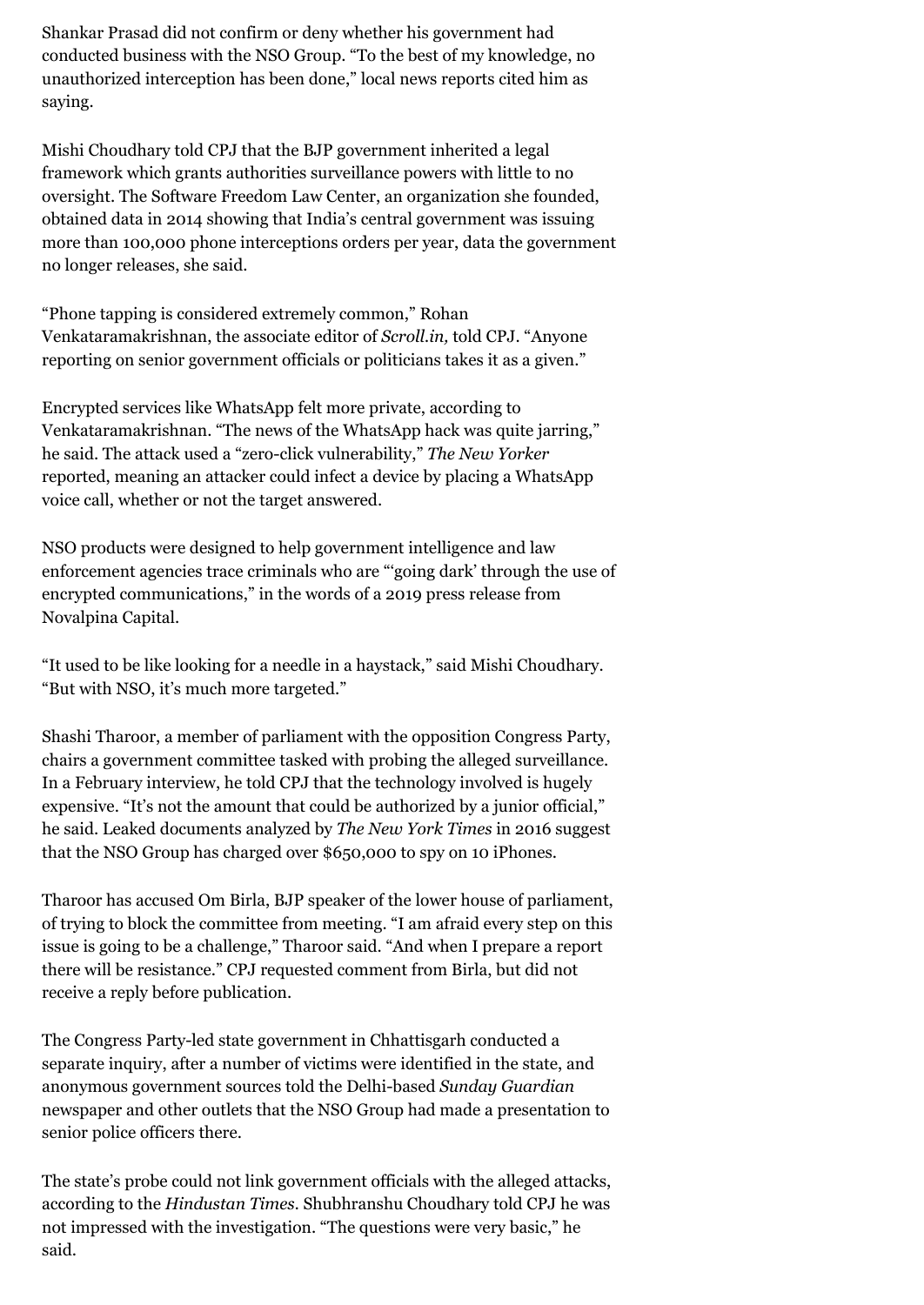CPJ contacted Taran Sinha, director of the state's public relations department and a member of the investigative panel, and emailed a Chhattisgarh police spokesperson for comment. Neither responded before publication.

The NSO Group told CPJ in [October 2019](https://cpj.org/blog/2019/10/moroccan-press-freedom--nso-group-target.php) that it "takes appropriate action" against clients who misuse its technology. After the alleged hacking took place in India—but before WhatsApp notified the targets—NSO [announced](https://www.prnewswire.com/il/news-releases/nso-group-announces-new-human-rights-policy-and-governance-framework-844982247.html) a new policy to integrate "human rights due diligence" into its work, including "remedies culminating in the termination of use of our products after a substantiated case of severe misuse."

CPJ emailed an NSO Group spokesperson in 2020 to ask whether the alleged targeting of journalists in India constitutes misuse of its products and what remedies resulted, but received no response before publication.

"These abuses were taking place…even as NSO had told the world that it was under new management and that abuses were a thing of the past," John Scott-Railton, a senior researcher with the Citizen Lab research group at the University of Toronto, told CPJ. Citizen Lab says it has [detected](https://citizenlab.ca/2018/09/hide-and-seek-tracking-nso-groups-pegasus-spyware-to-operations-in-45-countries/) NSO technology in 45 different countries—including India—and documented Mexican and Saudi journalist [targets](https://citizenlab.ca/2018/11/mexican-journalists-investigating-cartels-targeted-nso-spyware-following-assassination-colleague/targeted-with-pegasus-journalists-civic-media-1/) in addition to the victims of the WhatsApp hack, which the group helped [investigate](https://citizenlab.ca/2019/10/nso-q-cyber-technologies-100-new-abuse-cases/).

"While it is imperative for companies to have human rights policies, it is impossible to gauge their commitment to enforce them without real transparency," David Kaye, the U.N. Special Rapporteur for freedom of opinion and expression, told CPJ in February. Kaye [called](https://www.reuters.com/article/us-socialmedia-un-spyware/u-n-surveillance-expert-urges-global-moratorium-on-sale-of-spyware-idUSKCN1TJ2DV) for a moratorium on trade and deployment of commercial spyware in a [June 2019](https://www.ohchr.org/EN/NewsEvents/Pages/DisplayNews.aspx?NewsID=24736) report that named the NSO Group's product Pegasus as "a paradigmatic example."

In India, in the absence of a credible investigation or legal redress, journalists are left to assume phones can be compromised at any time. But targets like Giri are increasingly keen to press for transparency. "We need whistleblowers in this country," he said. "We need to know what they are really up to."

*For information on digital safety, consult CPJ's [Digital Safety Kit](https://cpj.org/2019/07/digital-safety-kit-journalists.php).*

*Kunal Majumder, CPJ's India correspondent in New Delhi, contributed reporting.*

Avi Asher-Schapiro is CPJ's Global Tech Senior Correspondent. He is a former staffer at VICE News, International Business Times, and Tribune Media, and an independent investigative reporter who has published in outlets including The Atlantic, The Intercept, and The New York Times.